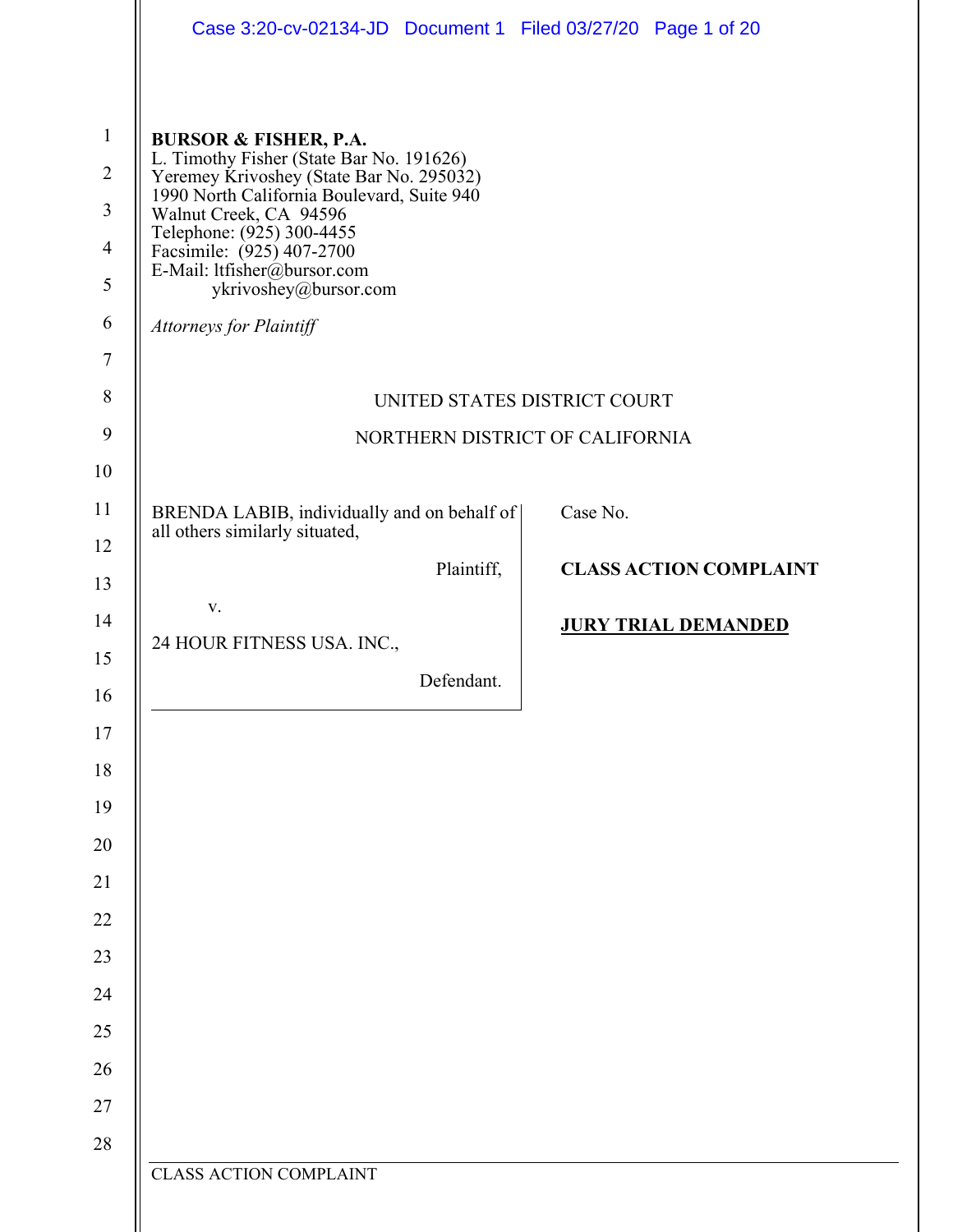Plaintiff Brenda Labib ("Plaintiff") brings this action on behalf of herself and all others similarly situated against Defendant 24 Hour Fitness USA, Inc. ("24 Hour" or "Defendant"). Plaintiff makes the following allegations pursuant to the investigation of her counsel and based upon information and belief, except as to the allegations specifically pertaining to herself, which are based on personal knowledge.

#### **FACTS COMMON TO ALL CAUSES OF ACTION**

1. Defendant 24 Hour Fitness USA, Inc. has made the unconscionable decision to keep charging its millions<sup>1</sup> of customers monthly membership fees while closing 100 percent of its gyms as the novel coronavirus, COVID-19, rages throughout the world and the United States economy has gone into a deep recession.

2. Defendant is the operator of more than 430 gyms or "health clubs" throughout the United States, operating in over 140 cities in California alone.<sup>2</sup> As its name implies, 24 Hour is advertised as being open 24 hours per day, every day of the year, other than very limited holidays (Thanksgiving day, Christmas day, and New Year's day). To use Defendant's gyms, the vast majority of Defendant's customers sign up for (1) a month-to-month membership, paying a set fee every month along with an initiation fee or (2) a yearly membership that turns into a month-tomonth membership after the initial 12 months. Average monthly membership fees range between \$29.99 to \$34.99, but can be as high as roughly \$50 per month in certain locations. A limited number of customers also pay single-use fees to use Defendant's gym on a single occasion, or buy pre-paid memberships for use of Defendant's gyms from 30 days up to one year.3

3. To sign up for Defendant's month-to-month memberships and yearly membership, customers provide Defendant with their credit card or debit card information. Defendant then automatically charges its customers' credit or debit cards as payments are due on a monthly basis.

24

1

2

3

4

5

6

7

8

9

10

11

12

13

14

15

16

17

18

19

20

21

22

23

25

28

<sup>1</sup> Defendant reported having nearly 4 million members in 2014.

26 27 https://www.24hourfitness.com/company/press\_room/press\_releases/2014/20140530.html (last accessed 3/27/2020).

<sup>2</sup> https://www.24hourfitness.com/Website/clubList/CA (last accessed 3/27/2020)  $\frac{3 \text{ https://www.24hourfitness.com/membershin/(last accessed 3/27/2020)}}{3}$ 

 $3$  https://www.24hourfitness.com/membership/ (last accessed 3/27/2020).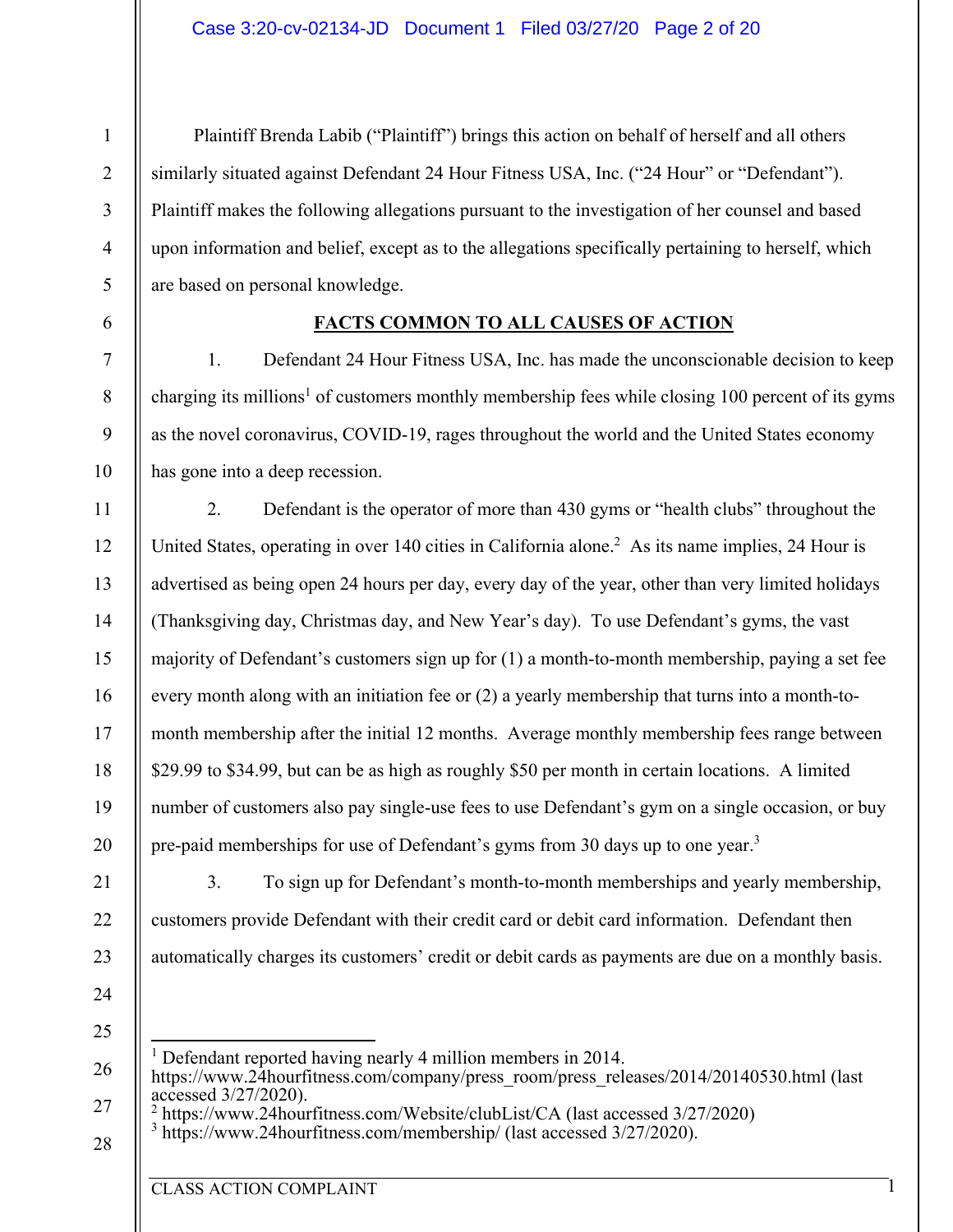4. On March 16, 2020, Defendant announced that it was closing all of its gyms nationwide *indefinitely*, starting at midnight that night.<sup>4</sup> However, unlike most of its competitor gyms,<sup>5</sup> Defendant continued charging its millions of customers monthly fees  $-$  at full price. Defendant is able to unilaterally charge its millions of customers monthly fees without their consent, as it is in possession of its customers' debit and credit card information. Thus, Defendant has made the deliberate decision to bilk its customers out of roughly \$120 million *per month* while its customers do not have access to Defendant's gyms.<sup>6</sup> The sole reason Defendant's customers pay monthly membership fees is to have *access* to Defendant's gyms, which is advertised to be available 24 hours per day. Now, Defendant is charging its customers full price – at an aggregated cost of roughly \$120 million per month – while denying customers all access to all of Defendant's gyms nationwide.

5. Plaintiff seeks relief in this action individually, and on behalf of all of Defendant's customers nationwide that have paid or were charged fees while Defendant's gyms were closed for Defendant's violations of the California Consumer Legal Remedies Act ("CLRA"), Civil Code §§ 1750, *et seq*., Unfair Competition Law ("UCL"), Bus. & Prof. Code §§ 17200, *et seq*., False Advertising Law ("FAL"), Bus. & Prof. Code §§ 17500, *et seq*., for breach of express warranties, negligent misrepresentation, fraud, unjust enrichment, money had and received, conversion, breach of contract, and violation of California's Health Studio Services Contract Law, Civil Code §§ 1812.80, *et seq*.

#### **PARTIES**

- 6. Plaintiff Brenda Labib is a citizen of California, residing in Concord. Ms. Labib is a current member at Defendant's 24 Hour Fitness gyms, paying \$46.99 per month on a month-tomonth basis. Plaintiff has been a month-to-month member since at least 2019. On March 16,
- 25 26 27  $^{4}$  https://www.24hourfitness.com/pdf/TonyLetter.pdf (last accessed 3/27/2020).  $<sup>5</sup>$  For instance, Planet Fitness announced that it will not be charging its customers any fees while its</sup> gyms are closed during the coronavirus outbreak. https://www.planetfitness.com/coronavirus-faq (last accessed  $3/27/2020$ ).  $\delta$  Defendant reportedly had an annual revenue of \$1.44 billion in 2017 https://www.clubindustry.com/news/24-hour-fitness-targets-growth-and-transformation-undernew-ceo (last accessed 3/27/2020).

CLASS ACTION COMPLAINT 2

1

2

3

4

5

6

7

8

9

10

11

12

13

14

15

16

17

18

19

20

21

22

23

24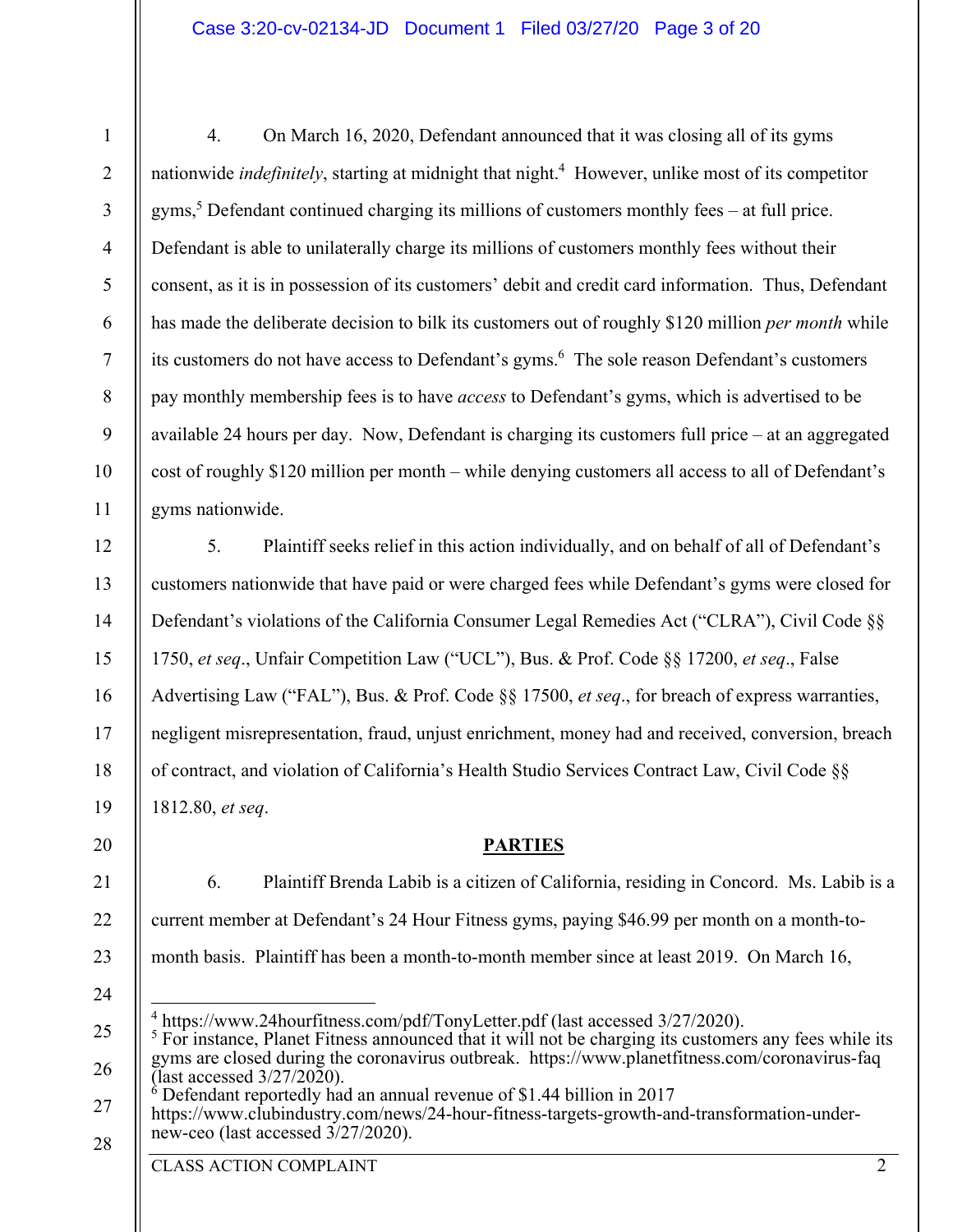#### Case 3:20-cv-02134-JD Document 1 Filed 03/27/20 Page 4 of 20

2020, Defendant closed all of its 24 Hour Fitness gyms nationwide, including the 24 Hour Fitness gym in Concord, CA that Plaintiff attended. However, on March 27, 2020, Defendant charged Plaintiff's debit card in the full amount of her month-to-month membership - \$46.99 – even though Plaintiff does not have access to any of Defendant's gyms. Further, Defendant has not refunded Plaintiff any part of her monthly fee for March 16 through March 27, 2020, when Defendant's gyms were closed. Plaintiff signed up for Defendant's month-to-month membership with the belief and on the basis that she would have access to Defendant's gyms on a 24-hour basis. Plaintiff would not have paid for the membership, or would not have paid for it on the same terms, had she known that she would not have access to any of Defendant's gyms. Plaintiff continues to face imminent harm, as Defendant continues charging its customers monthly fees while all of its gyms remain closed.

12 13 14 15 16 17 18 19 7. Defendant 24 Hour Fitness USA, Inc. is a California corporation located and headquartered in San Ramon, California. Defendant is the operator of over 430 gyms nationwide, including gyms in California. Defendant's fraudulent and wrongful charging its customers fees while its gyms are closed was conceived, reviewed, approved, and otherwise controlled from Defendant's California headquarters. Defendant's fraudulent and wrongful charging its customers fees while its gyms are closed was coordinated at, emanated from, and was developed at its California headquarters. All critical decisions regarding the unlawfully charging its customers fees while its gyms are closed were made in California.

#### **JURISDICTION AND VENUE**

8. This Court has subject matter jurisdiction pursuant to 28 U.S.C. § 1332(d)(2)(A) because this case is a class action where the aggregate claims of all members of the proposed class are in excess of \$5,000,000, exclusive of interest and costs, and most members of the proposed nationwide class are citizens of states different from the states of Defendant.

9. This Court has general jurisdiction over Defendant because it is headquartered in California. Further, the Court has general jurisdiction over Defendant because it conducts

27 28

20

21

22

23

24

25

26

1

2

3

4

5

6

7

8

9

10

11

CLASS ACTION COMPLAINT 3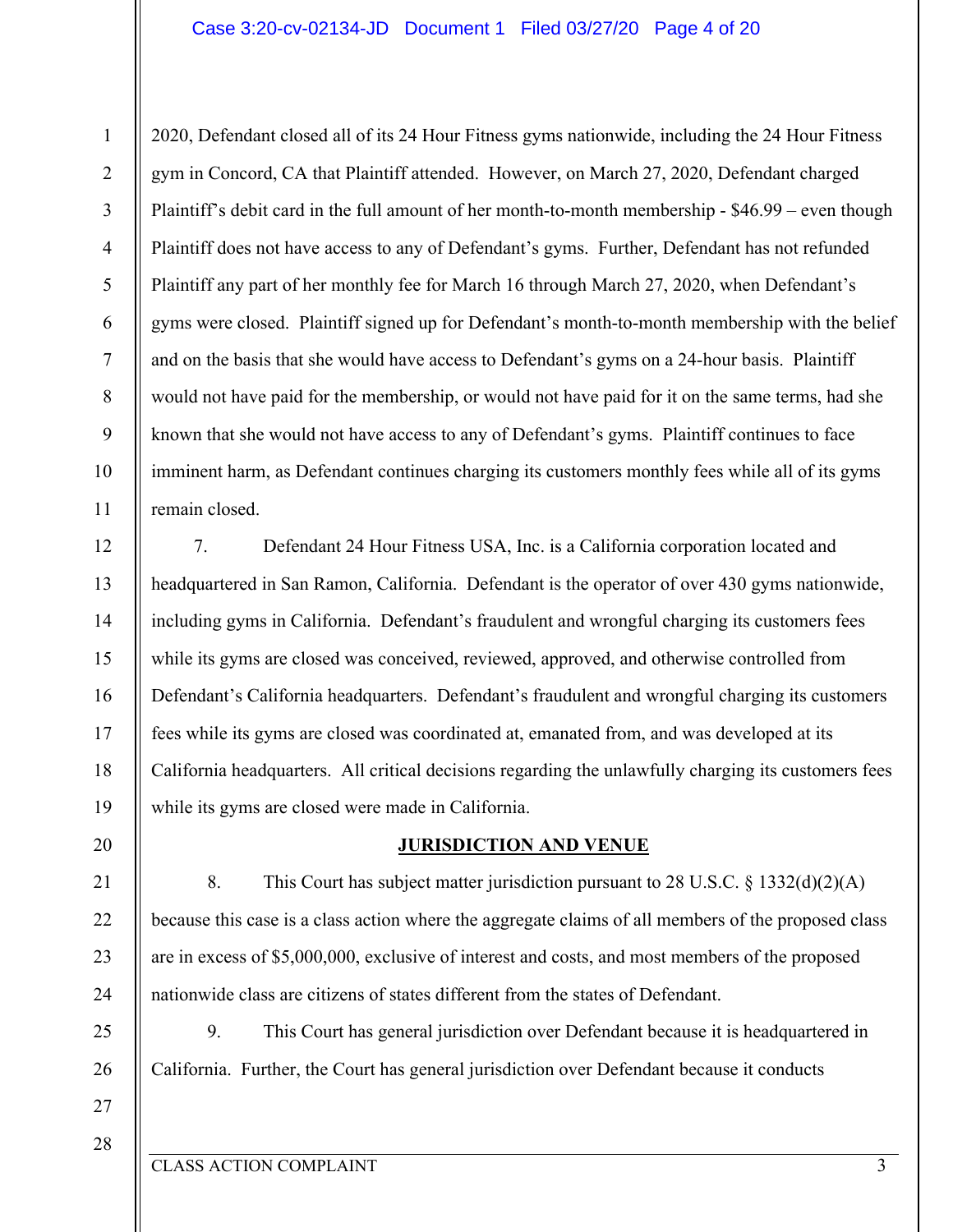substantial business within California such that Defendant has significant, continuous, and pervasive contacts with the State of California.

10. Venue is proper in this Court pursuant to 28 U.S.C. § 1391 because the challenged fee practices have been committed in this District, Defendant is headquartered in this District, and because Plaintiff resides and suffered the alleged harm in this District.

6

7

8

9

10

11

12

13

14

15

16

17

18

19

20

21

22

23

24

25

26

1

2

3

4

5

#### **CLASS REPRESENTATION ALLEGATIONS**

11. Plaintiff brings this action as a class action under Federal Rule of Civil Procedure 23 on behalf of a Class consisting of all persons in the United States who were charged fees for a period in which Defendant's gyms were closed.

12. Plaintiff also seek to represent a subclass defined as all members of the Class who are members at a gym in California (the "California Subclass").

13. Plaintiff reserves the right to amend or modify the Class definition with greater specificity or further division into subclasses or limitation to particular issues as discovery and the orders of this Court warrant.

14. Excluded from the Class are the Defendant, the officers and directors of the Defendant at all relevant times, members of its immediate families and their legal representatives, heirs, successors or assigns and any entity in which Defendant has or had a controlling interest.

15. Plaintiff is a member of the Class and California Subclass she seeks to represent.

16. Defendant has millions of customers nationwide that have paid or were charged fees while Defendant's gyms were closed. Accordingly, members of the Class are so numerous that their individual joinder herein is impracticable. The precise number of Class members and their identities are unknown to Plaintiff at this time but may be determined through discovery. Class members may be notified of the pendency of this action by mail and/or publication through the distribution records of Defendant.

17. Common questions of law and fact exist as to all Class members and predominate over questions affecting only individual Class members. Common legal and factual questions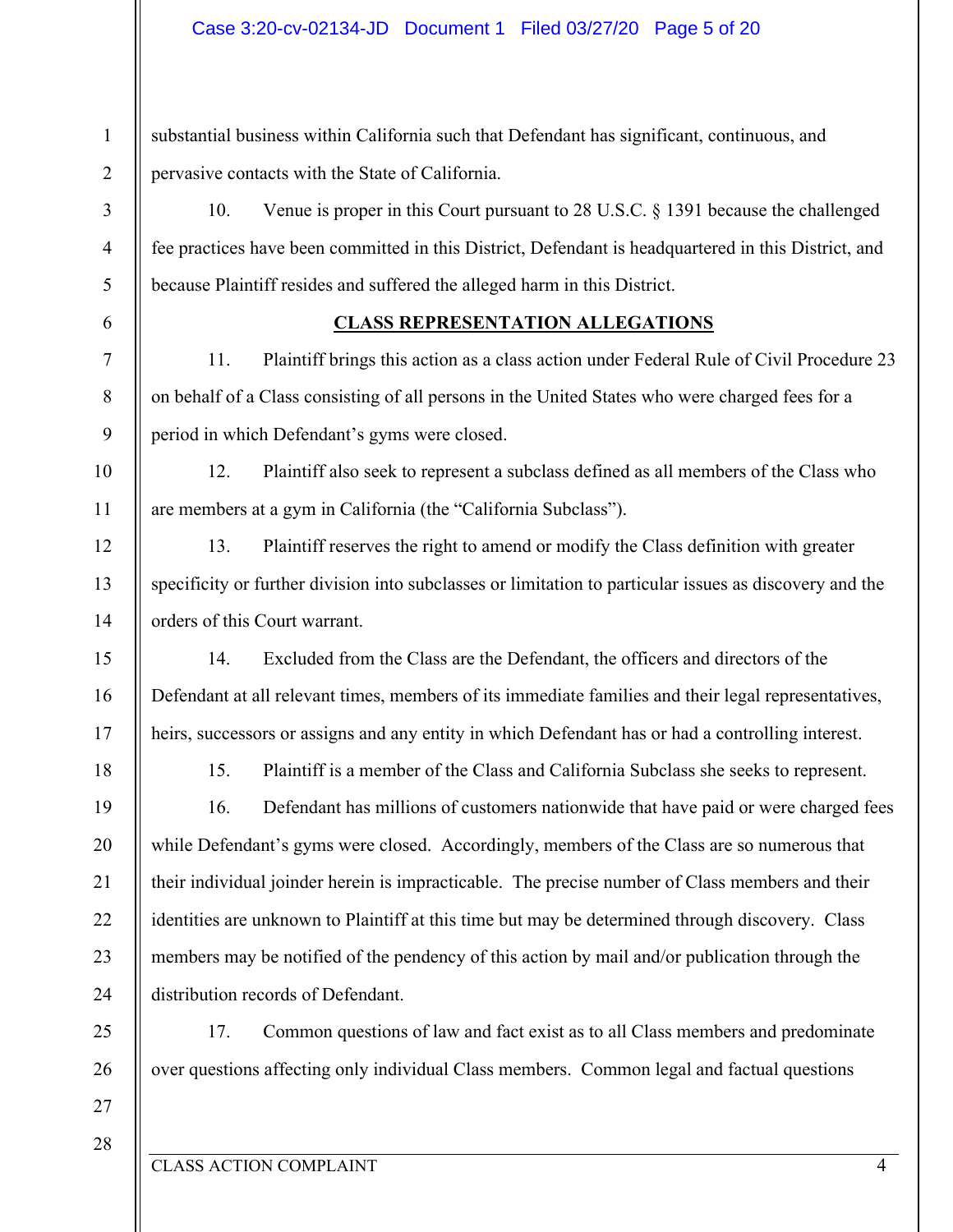include, but are not limited to whether Defendant has breached its contract with its customers and whether its actions are fraudulent and unlawful.

18. The claims of the named Plaintiff are typical of the claims of the Class in that the named Plaintiff was exposed to Defendant's false and misleading advertising and was charged membership fees despite being barred from entry into Defendant's gyms, and suffered losses as a result.

19. Plaintiff is an adequate representative of the Class because Plaintiff's interests do not conflict with the interests of the Class members Plaintiff seek to represent, Plaintiff has retained competent counsel experienced in prosecuting class actions, and Plaintiff intends to prosecute this action vigorously. The interests of Class members will be fairly and adequately protected by Plaintiff and her counsel.

20. The class mechanism is superior to other available means for the fair and efficient adjudication of the claims of the Class members. Each individual Class member may lack the resources to undergo the burden and expense of individual prosecution of the complex and extensive litigation necessary to establish Defendant's liability. Individualized litigation increases the delay and expense to all parties and multiplies the burden on the judicial system presented by the complex legal and factual issues of this case. Individualized litigation also presents a potential for inconsistent or contradictory judgments. In contrast, the class action device presents far fewer management difficulties and provides the benefits of single adjudication, economy of scale, and comprehensive supervision by a single court on the issue of Defendant's liability. Class treatment of the liability issues will ensure that all claims and claimants are before this Court for consistent adjudication of the liability issues.

1

2

3

4

5

6

7

8

9

10

11

12

13

14

15

16

17

18

19

20

21

22

23

24

25

26

27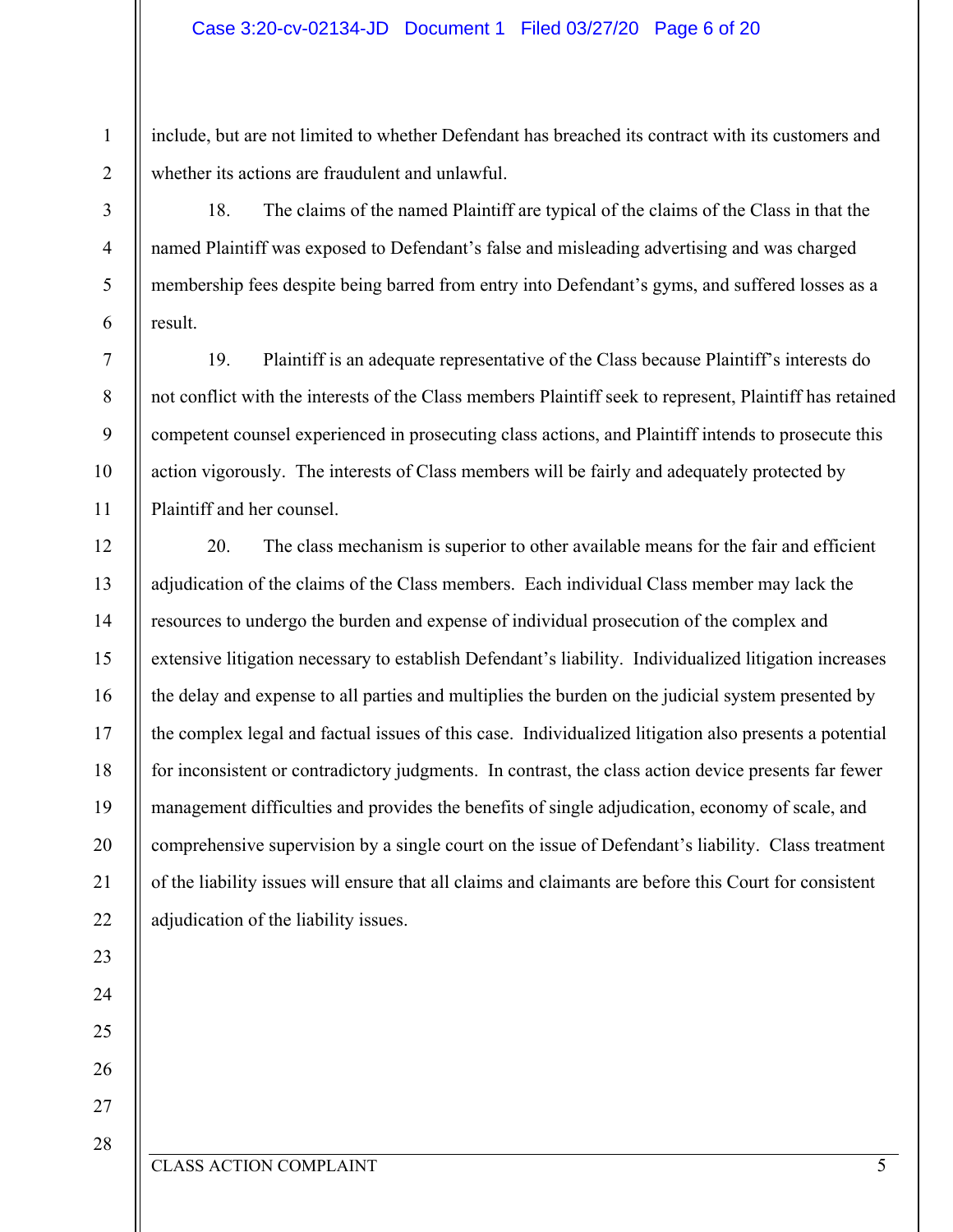| $\mathbf{1}$ | <b>COUNT I</b>                                                                                         |  |  |  |  |  |
|--------------|--------------------------------------------------------------------------------------------------------|--|--|--|--|--|
| 2            | <b>Violation of California's Consumers Legal Remedies Act,</b>                                         |  |  |  |  |  |
| 3            | California Civil Code §§ 1750, et seq.                                                                 |  |  |  |  |  |
| 4            | (Injunctive Relief Only)                                                                               |  |  |  |  |  |
| 5            | 21.<br>Plaintiff hereby incorporate by reference the allegations contained in all preceding            |  |  |  |  |  |
| 6            | paragraphs of this complaint.                                                                          |  |  |  |  |  |
| $\tau$       | Plaintiff brings this claim individually and on behalf of members of the proposed<br>22.               |  |  |  |  |  |
| 8            | Class against Defendant. Plaintiff also brings this claim individually and on behalf of members of     |  |  |  |  |  |
| 9            | the proposed California Subclass against Defendant.                                                    |  |  |  |  |  |
| 10           | 23.<br>Plaintiff and Class members are consumers who paid fees for use of Defendant's                  |  |  |  |  |  |
| 11           | gyms for personal, family or household purposes. Plaintiff and the Class are "consumers" as that       |  |  |  |  |  |
| 12           | term is defined by the CLRA in Cal. Civ. Code $\S$ 1761(d).                                            |  |  |  |  |  |
| 13           | 24.<br>Defendant's gym access that Plaintiff and Class members purchased from                          |  |  |  |  |  |
| 14           | Defendant was a "service" within the meaning of Cal. Civ. Code $\S 1761(b)$ .                          |  |  |  |  |  |
| 15           | 25.<br>Defendant's actions, representations, and conduct have violated, and continue to                |  |  |  |  |  |
| 16           | violate the CLRA, because they extend to transactions that intended to result, or which have           |  |  |  |  |  |
| 17           | resulted in, the sale of services to consumers.                                                        |  |  |  |  |  |
| 18           | 26.<br>Defendant's advertising that its gyms would be available to its customers 24 hours              |  |  |  |  |  |
| 19           | per day, and that its customers would have access to its gyms upon paying a membership fee is          |  |  |  |  |  |
| 20           | false and misleading to a reasonable consumer, including Plaintiff, because Defendant in fact          |  |  |  |  |  |
| 21           | closed all of its gyms while continuing to charge its customers the full price of gym membership.      |  |  |  |  |  |
| 22           | 27.<br>California's Consumers Legal Remedies Act, Cal. Civ. Code § 1770(a)(5), prohibits               |  |  |  |  |  |
| 23           | "[r]epresenting that goods or services have sponsorship, approval, characteristics, ingredients, uses, |  |  |  |  |  |
| 24           | benefits, or quantities which they do not have or that a person has a sponsorship, approval, status,   |  |  |  |  |  |
| 25           | affiliation, or connection which he or she does not have." By engaging in the conduct set forth        |  |  |  |  |  |
| 26           | herein, Defendant violated and continue to violate Section $1770(a)(5)$ of the CLRA, because           |  |  |  |  |  |
| 27           | Defendant's conduct constitutes unfair methods of competition and unfair or fraudulent acts or         |  |  |  |  |  |
| 28           |                                                                                                        |  |  |  |  |  |
|              | <b>CLASS ACTION COMPLAINT</b><br>6                                                                     |  |  |  |  |  |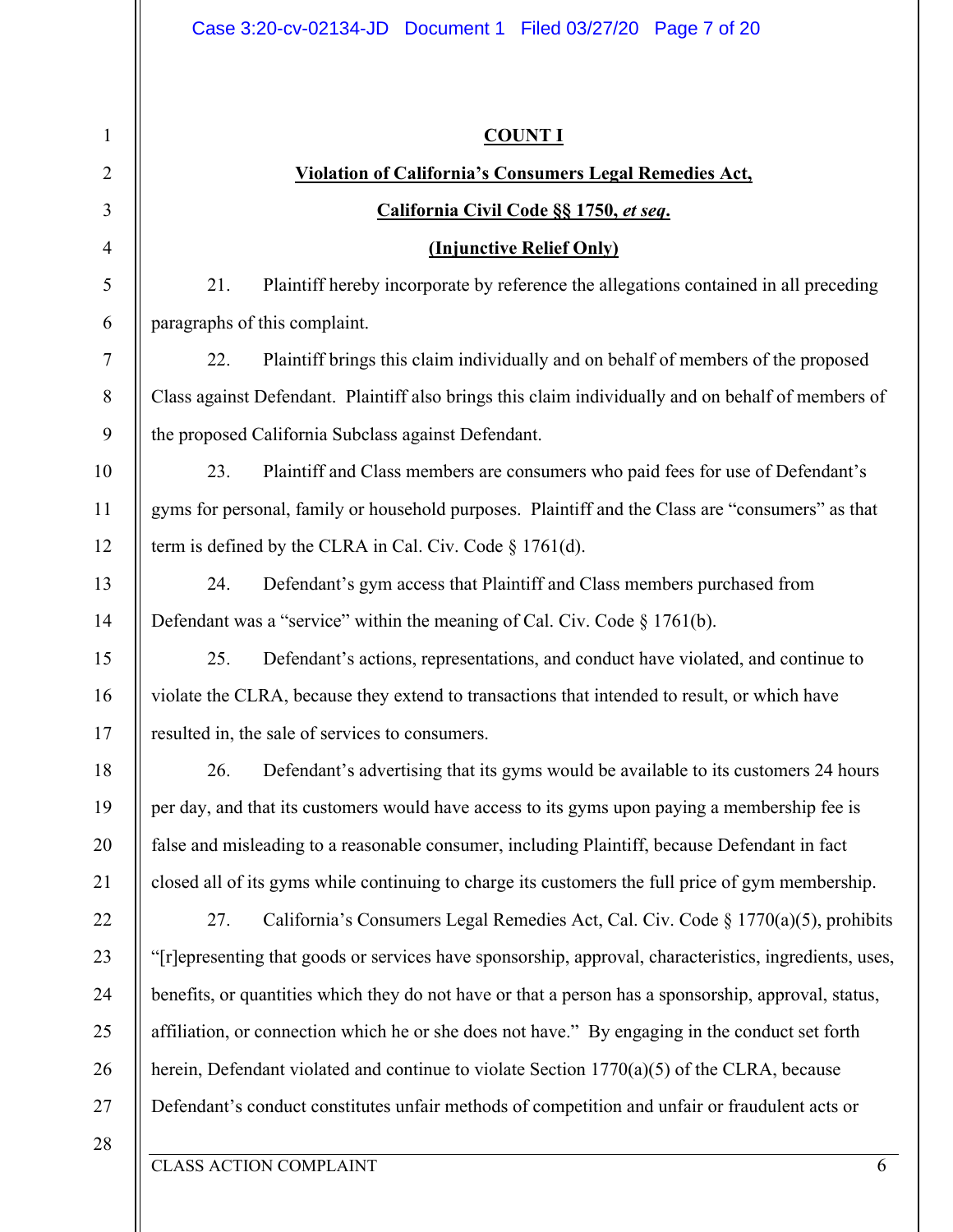#### Case 3:20-cv-02134-JD Document 1 Filed 03/27/20 Page 8 of 20

practices, in that Defendant misrepresent the particular characteristics, benefits and quantities of the services.

28. Cal. Civ. Code  $\S 1770(a)(7)$  prohibits representing that goods or services are of a particular standard, quality, or grade, or that goods are of a particular style or model, if they are of another. By engaging in the conduct set forth herein, Defendant violated and continues to violate Section 1770(a)(7) of the CLRA, because Defendant's conduct constitutes unfair methods of competition and unfair or fraudulent acts or practices, in that Defendant misrepresents the particular standard, quality or grade of the services.

29. Cal. Civ. Code  $\S 1770(a)(9)$  further prohibits "[a]dvertising goods or services with intent not to sell them as advertised." By engaging in the conduct set forth herein, Defendant violated and continues to violate Section  $1770(a)(9)$ , because Defendant's conduct constitutes unfair methods of competition and unfair or fraudulent acts or practices, in that Defendant advertises services with the intent not to sell the services as advertised.

30. Plaintiff and the Class acted reasonably when they purchased Defendant's gym membership on the belief that Defendant's representations were true and lawful.

31. Plaintiff and the Class suffered injuries caused by Defendant because (a) they would not have purchased or paid for Defendant's gym memberships absent Defendant's representations and omission of a warning that it would continue charging customers' credit cards and debit cards while all gyms nationwide are closed; (b) they would not have purchased gym memberships on the same terms absent Defendant's representations and omissions; (c) they paid a price premium for Defendant's gym membership based on Defendant's misrepresentations and omissions; and (d) Defendant's gym memberships did not have the characteristics, benefits, or quantities as promised.

32. Under California Civil Code § 1780(a), Plaintiff and members of the Class seek injunctive and equitable relief for Defendant's violations of the CLRA. Plaintiff has mailed an appropriate demand letter consistent with California Civil Code § 1782(a). If Defendant fails to take corrective action within 30 days of receipt of the demand letter, Plaintiff will amend her complaint to include a request for damages as permitted by Civil Code § 1782(d).

27 28

1

2

3

4

5

6

7

8

9

10

11

12

13

14

15

16

17

18

19

20

21

22

23

24

25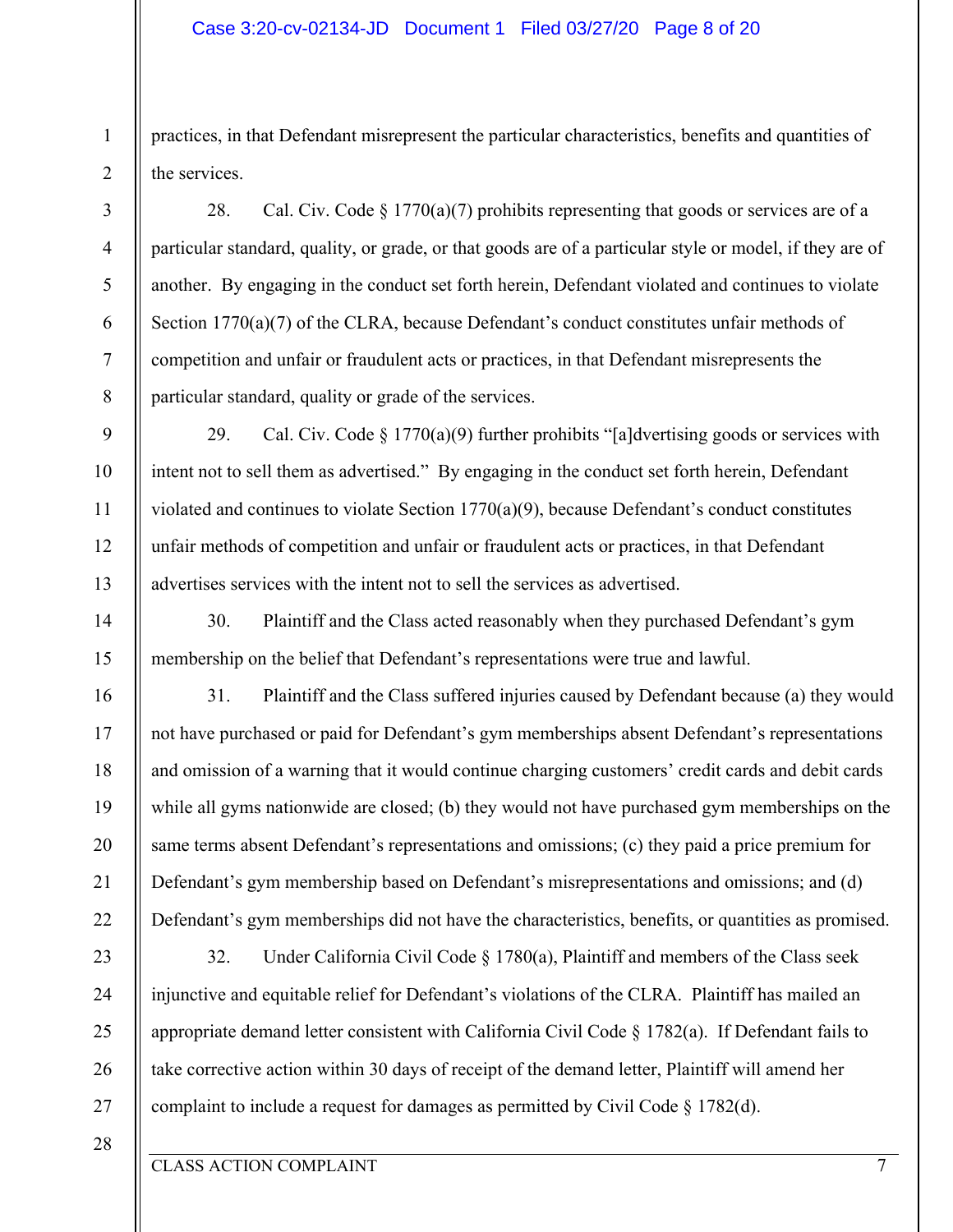33. Wherefore, Plaintiff seeks injunctive and equitable relief for these violations of the CLRA.

#### **COUNT II**

#### **Violation of California's Unfair Competition Law,**

#### **California Business & Professions Code §§ 17200,** *et seq***.**

34. Plaintiff hereby incorporates by reference the allegations contained in all preceding paragraphs of this complaint.

35. Plaintiff brings this claim individually and on behalf of the members of the proposed Class against Defendant. Plaintiff also brings this claim individually and on behalf of members of the proposed California Subclass against Defendant.

36. Defendant is subject to California's Unfair Competition Law, Cal. Bus. & Prof. Code §§ 17200, *et seq*. The UCL provides, in pertinent part: "Unfair competition shall mean and include unlawful, unfair or fraudulent business practices and unfair, deceptive, untrue or misleading advertising …."

37. Defendant's advertising that its gyms would be available to its customers 24 hours per day, and that its customers would have access to its gyms upon paying a membership fee is false and misleading to a reasonable consumer, including Plaintiff, because Defendant in fact closed all of its gyms while continuing to charge its customers the full price of gym membership.

38. Defendant's business practices, described herein, violated the "unlawful" prong of the UCL by violating the CLRA, the FAL, and California's Health Studio Services Contract Law and other applicable law as described herein.

39. Defendant's business practices, described herein, violated the "unfair" prong of the UCL in that its conduct is substantially injurious to consumers, offends public policy, and is immoral, unethical, oppressive, and unscrupulous, as the gravity of the conduct outweighs any alleged benefits. Defendant's advertising and its charging of membership fees while its gyms are closed is of no benefit to consumers.

27 28

1

2

3

4

5

6

7

8

9

10

11

12

13

14

15

16

17

18

19

20

21

22

23

24

25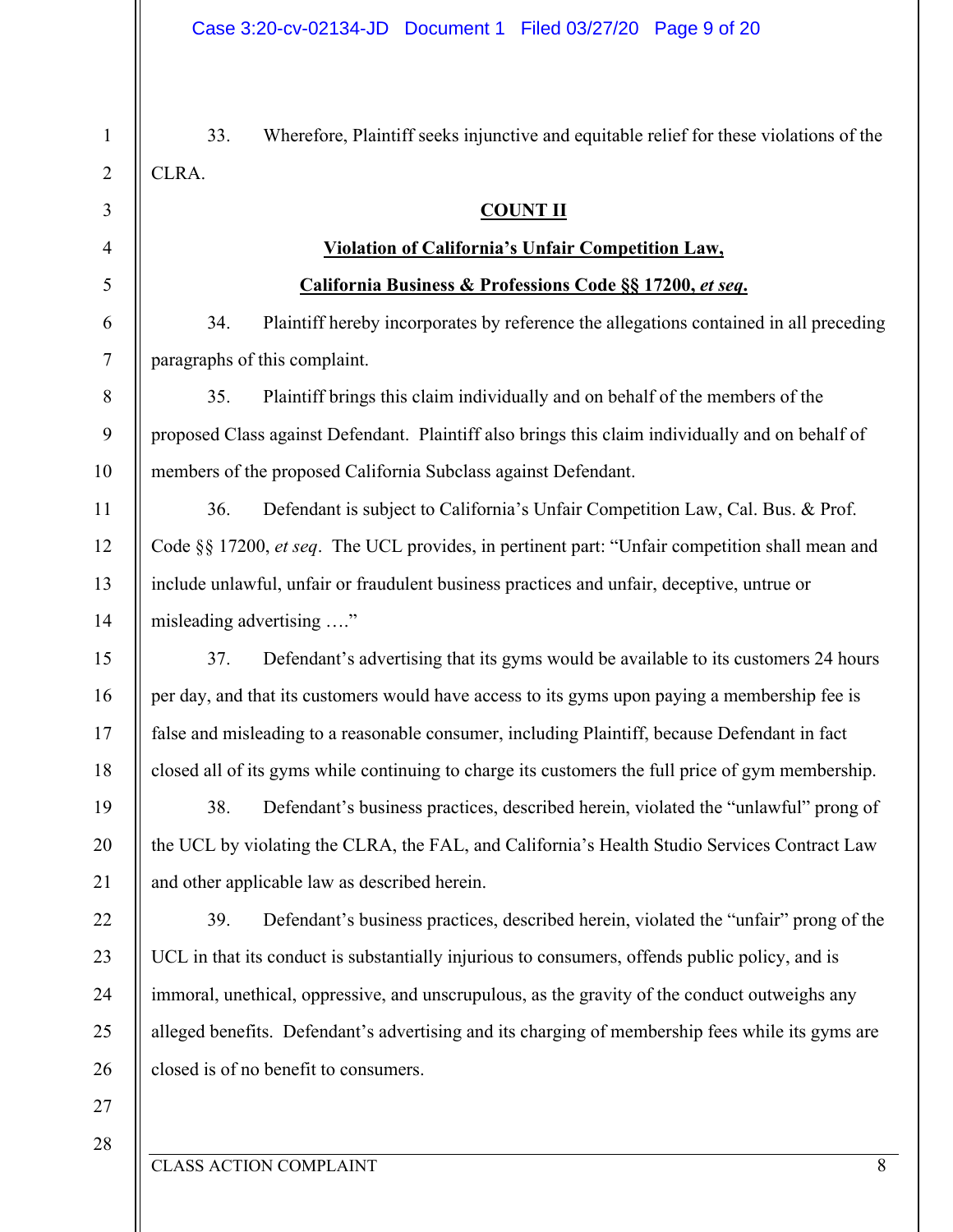40. Defendant violated the fraudulent prong of the UCL by misleading Plaintiff and the Class to believe that they would only be charged fees when they would have access to Defendant's gyms.

41. Plaintiff and the Class acted reasonably when they signed up for memberships based on the belief that they would only be charged fees when Defendant's gyms were open and accessible.

7 8 9 10 11 12 13 14 42. Plaintiff and the Class lost money or property as a result of Defendant's UCL violations because (a) they would not have purchased or paid for Defendant's gym memberships absent Defendant's representations and omission of a warning that it would continue charging customers' credit cards and debit cards while all gyms nationwide are closed; (b) they would not have purchased gym memberships on the same terms absent Defendant's representations and omissions; (c) they paid a price premium for Defendant's gym membership based on Defendant's misrepresentations and omissions; and (d) Defendant's gym memberships did not have the characteristics, benefits, or quantities as promised.

#### **COUNT III**

## **Violation of California's False Advertising Law,**

## **California Business & Professions Code §§ 17500,** *et seq***.**

43. Plaintiff hereby incorporates by reference the allegations contained in all preceding paragraphs of this complaint.

44. Plaintiff brings this claim individually and on behalf of the members of the proposed Class against Defendant. Plaintiff also brings this claim individually and on behalf of the members of the proposed California Subclass against Defendant.

23 24 25 26 27 45. California's False Advertising Law, Cal. Bus. & Prof. Code §§ 17500, *et seq.*, makes it "unlawful for any person to make or disseminate or cause to be made or disseminated before the public in this state, ... in any advertising device ... or in any other manner or means whatever, including over the Internet, any statement, concerning ... personal property or services, professional or otherwise, or performance or disposition thereof, which is untrue or misleading and

28

1

2

3

4

5

6

15

16

17

18

19

20

21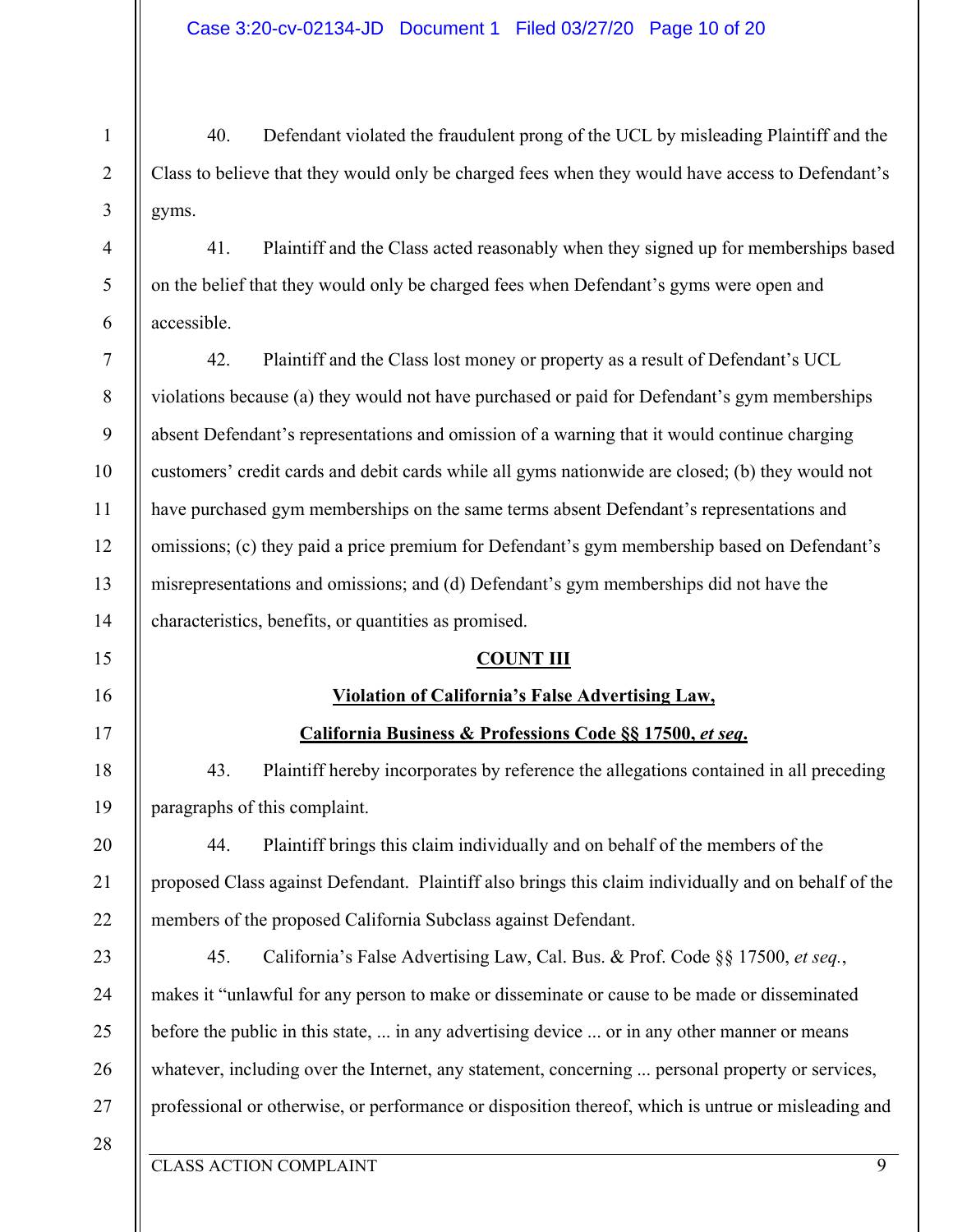which is known, or which by the exercise of reasonable care should be known, to be untrue or misleading."

46. Defendant engaged in a scheme of charging customers full monthly membership fee while 100 percent of its gyms were closed. Defendant's advertising and marketing of its gyms as being accessible 24 hours per day misrepresented and/or omitted the true content and nature of Defendant's services. Defendant's advertisements and inducements were made in and originated from California and come within the definition of advertising as contained in Bus. & Prof. Code § 17500, *et seq*. in that the promotional materials were intended as inducements to purchase gym memberships, and are statements disseminated by Defendant to Plaintiff and Class members. Defendant knew that these statements were unauthorized, inaccurate, and misleading.

47. Defendant's advertising that its gyms would be available to its customers 24 hours per day, and that its customers would have access to its gyms upon paying a membership fee is false and misleading to a reasonable consumer, including Plaintiff, because Defendant in fact closed all of its gyms while continuing to charge its customers the full price of gym membership.

48. Defendant violated § 17500, *et seq*. by misleading Plaintiff and the Class to believe that they would be charged fees only when they have access to Defendant's gyms.

49. Defendant knew or should have known, through the exercise of reasonable care that its advertising of its gyms as being accessible for 24 hours a day is false and misleading. Further, Defendant knew or should have known that it was breaching its contracts with its customers and fraudulently charging fees when it continued charging fees while all of its gyms were closed.

50. Plaintiff and the Class lost money or property as a result of Defendant's FAL violation because (a) they would not have purchased or paid for Defendant's gym memberships absent Defendant's representations and omission of a warning that it would continue charging customers' credit cards and debit cards while all gyms nationwide are closed; (b) they would not have purchased gym memberships on the same terms absent Defendant's representations and omissions; (c) they paid a price premium for Defendant's gym membership based on Defendant's

27

1

2

3

4

5

6

7

8

9

10

11

12

13

14

15

16

17

18

19

20

21

22

23

24

25

26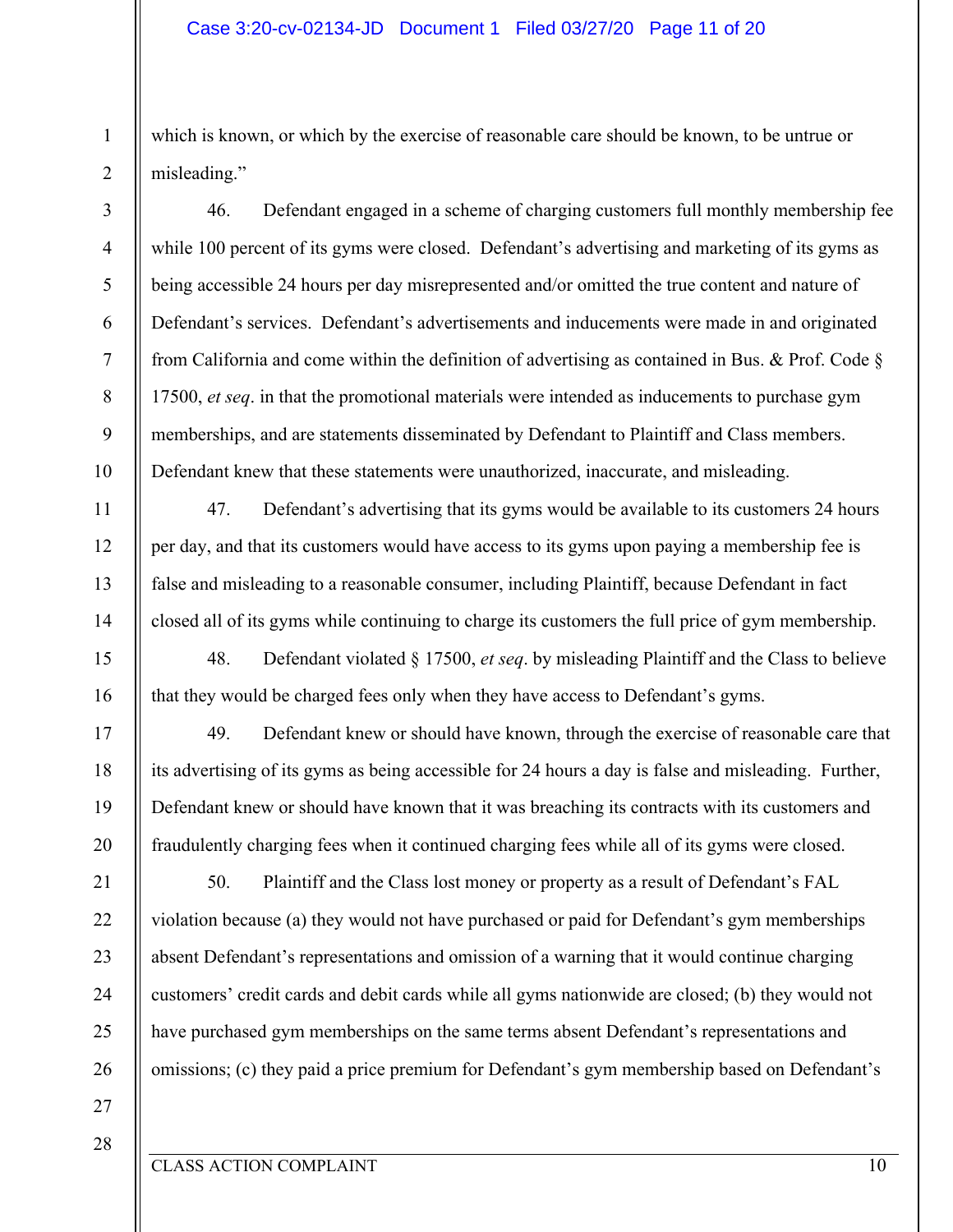1 2 3 4 5 6 7 8 9 10 11 12 13 14 15 16 17 18 19 20 21 22 23 24 25 26 27 misrepresentations and omissions; and (d) Defendant's gym memberships did not have the characteristics, benefits, or quantities as promised. **COUNT IV Breach of Express Warranty**  51. Plaintiff hereby incorporate by reference the allegations contained in all preceding paragraphs of this complaint. 52. Plaintiff brings this claim individually and on behalf of the members of the proposed Class against Defendant. Plaintiff also brings this claim individually and on behalf of the members of the proposed California Subclass against Defendant. 53. In connection with the sale of gym memberships, Defendant issues an express warranty that Defendant's gyms are accessible 24 hours per day, excluding select holidays. 54. Defendant's affirmation of fact and promise in Defendant's marketing and signage became part of the basis of the bargain between Defendant and Plaintiff and Class members, thereby creating express warranties that the services would conform to Defendant's affirmation of fact, representations, promise, and description. 55. Defendant breached its express warranty because Defendant's gyms are not accessible 24 hours per day. In fact, Defendant charges its customers the full amount of its monthly fees while 100 percent of its gyms are closed. 56. Plaintiff and the Class members were injured as a direct and proximate result of Defendant's breach because: (a) they would not have purchased or paid for Defendant's gym memberships absent Defendant's representations and omission of a warning that it would continue charging customers' credit cards and debit cards while all gyms nationwide are closed; (b) they would not have purchased gym memberships on the same terms absent Defendant's representations and omissions; (c) they paid a price premium for Defendant's gym membership based on Defendant's misrepresentations and omissions; and (d) Defendant's gym memberships did not have the characteristics, benefits, or quantities as promised.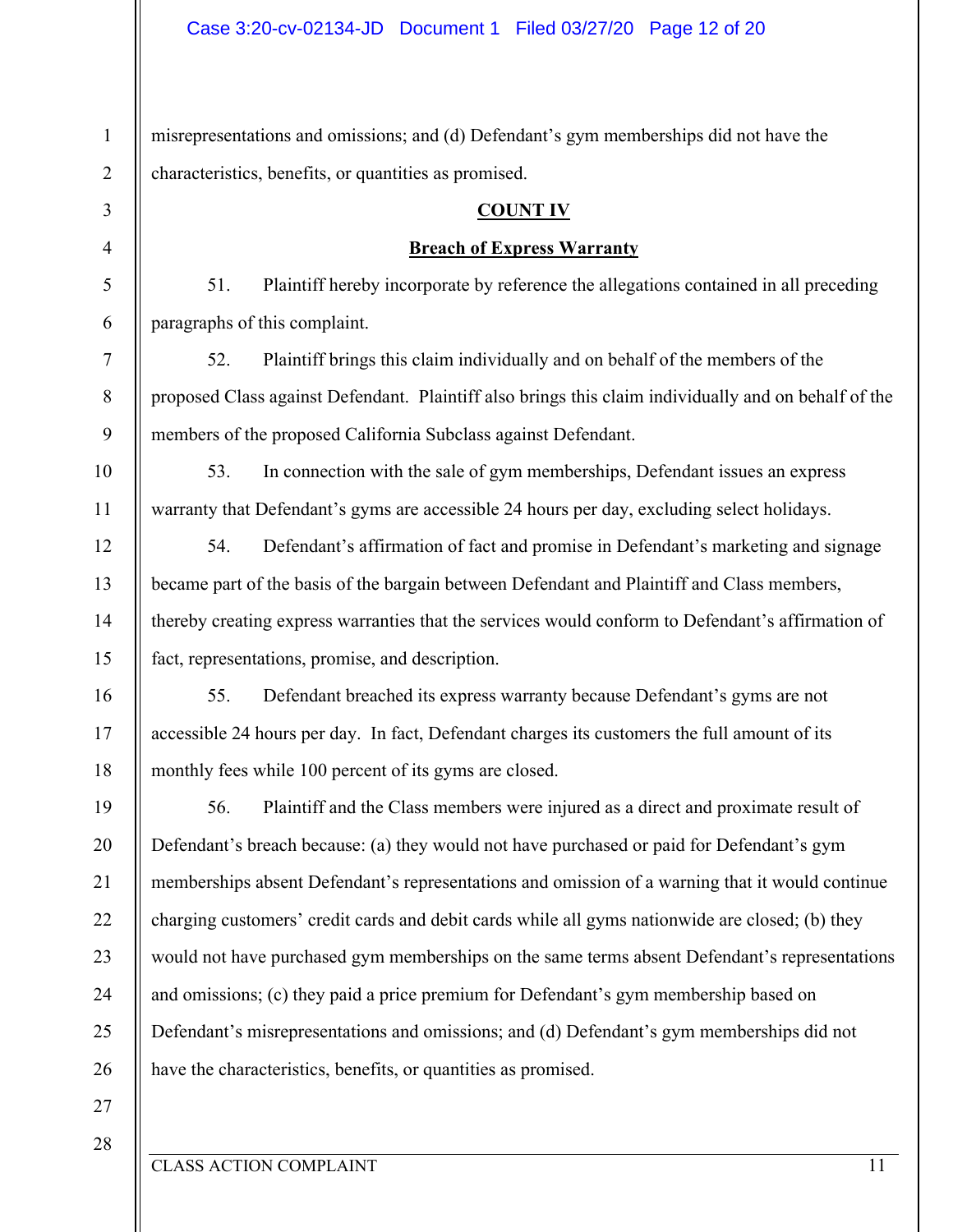| 1              | <b>COUNT V</b>                                |                                                                                                     |  |  |  |  |
|----------------|-----------------------------------------------|-----------------------------------------------------------------------------------------------------|--|--|--|--|
| $\overline{2}$ |                                               | <b>Negligent Misrepresentation</b>                                                                  |  |  |  |  |
| 3              | 57.                                           | Plaintiff hereby incorporate by reference the allegations contained in all preceding                |  |  |  |  |
| $\overline{4}$ | paragraphs of this complaint.                 |                                                                                                     |  |  |  |  |
| 5              | 58.                                           | Plaintiff bring this claim individually and on behalf of the members of the proposed                |  |  |  |  |
| 6              |                                               | Class against Defendant. Plaintiff also brings this claim individually and on behalf of the members |  |  |  |  |
| 7              |                                               | of the proposed California Subclass against Defendant.                                              |  |  |  |  |
| 8              | 59.                                           | As discussed above, Defendant misrepresented that its gyms are accessible 24 hours                  |  |  |  |  |
| 9              |                                               | per day. However, Defendant in fact charges full price for monthly memberships even when 100        |  |  |  |  |
| 10             | percent of its gyms are closed to the public. |                                                                                                     |  |  |  |  |
| 11             | 60.                                           | At the time Defendant made these representations, Defendant knew or should have                     |  |  |  |  |
| 12             |                                               | known that these representations were false or made them without knowledge of their truth or        |  |  |  |  |
| 13             | veracity.                                     |                                                                                                     |  |  |  |  |
| 14             | 61.                                           | At an absolute minimum, Defendant negligently misrepresented and/or negligently                     |  |  |  |  |
| 15             |                                               | omitted material facts about its gym memberships and services.                                      |  |  |  |  |
| 16             | 62.                                           | The negligent misrepresentations and omissions made by Defendant, upon which                        |  |  |  |  |
| 17             |                                               | Plaintiff and Class members reasonably and justifiably relied, were intended to induce and actually |  |  |  |  |
| 18             |                                               | induced Plaintiff and Class members to purchase Defendant's gym memberships.                        |  |  |  |  |
| 19             | 63.                                           | Plaintiff and Class members would not have purchased Defendant's gym                                |  |  |  |  |
| 20             |                                               | memberships, or would not have purchased the services on the same terms, if the true facts had      |  |  |  |  |
| 21             | been known.                                   |                                                                                                     |  |  |  |  |
| 22             | 64.                                           | The negligent actions of Defendant caused damage to Plaintiff and Class members,                    |  |  |  |  |
| 23             |                                               | who are entitled to damages and other legal and equitable relief as a result.                       |  |  |  |  |
| 24             |                                               |                                                                                                     |  |  |  |  |
| 25             |                                               |                                                                                                     |  |  |  |  |
| 26             |                                               |                                                                                                     |  |  |  |  |
| 27             |                                               |                                                                                                     |  |  |  |  |
| 28             |                                               |                                                                                                     |  |  |  |  |
|                | <b>CLASS ACTION COMPLAINT</b>                 | 12                                                                                                  |  |  |  |  |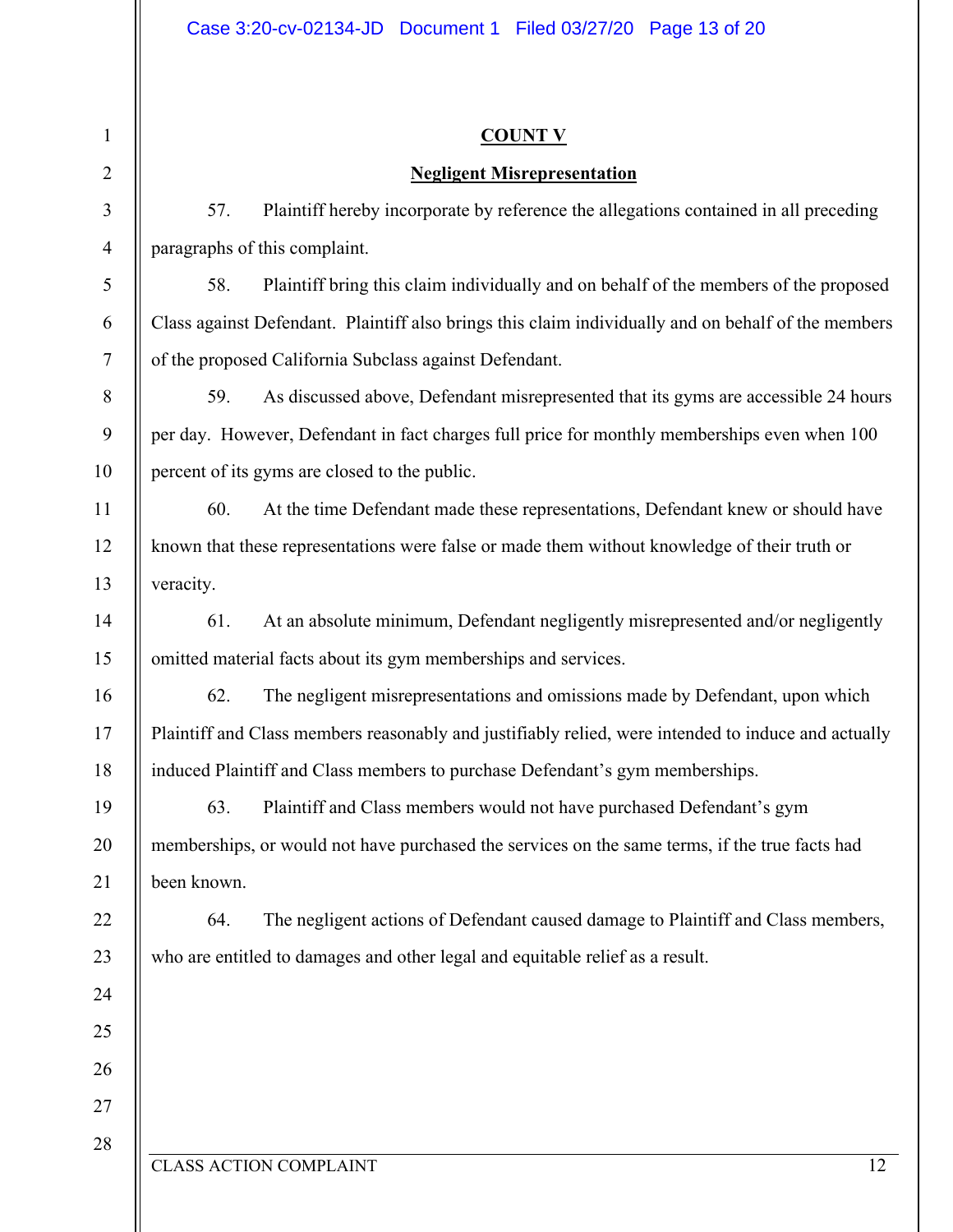#### CLASS ACTION COMPLAINT 13 1 2 3 4 5 6 7 8 9 10 11 12 13 14 15 16 17 18 19 20 21 22 23 24 25 26 27 28 **COUNT VI Fraud**  65. Plaintiff hereby incorporate by reference the allegations contained in all preceding paragraphs of this complaint. 66. Plaintiff brings this claim individually and on behalf of the members of the proposed Class against Defendant. Plaintiff also brings this claim individually and on behalf of the members of the proposed California Subclass against Defendant. 67. As discussed above, Defendant misrepresented that its gyms are accessible 24 hours per day. However, Defendant in fact charges full price for monthly memberships even when 100 percent of its gyms are closed to the public. These misrepresentations and omissions were made with knowledge of their falsehood. 68. The misrepresentations and omissions made by Defendant, upon which Plaintiff and Class members reasonably and justifiably relied, were intended and actually induced Plaintiff and Class members to Defendant's gym memberships. 69. The fraudulent actions of Defendant caused damage to Plaintiff and Class members, who are entitled to damages and other legal and equitable relief as a result. **COUNT VII Unjust Enrichment**  70. Plaintiff hereby incorporate by reference the allegations contained in all preceding paragraphs of this complaint. 71. Plaintiff brings this claim individually and on behalf of the members of the proposed Class against Defendant. Plaintiff also brings this claim individually and on behalf of the members of the proposed California Subclass against Defendant. 72. Plaintiff and members of the Class conferred benefits on Defendant by paying, and being charged, membership fees while 100 percent of Defendant's gyms were and remain closed. 73. Defendant has knowledge of such benefits.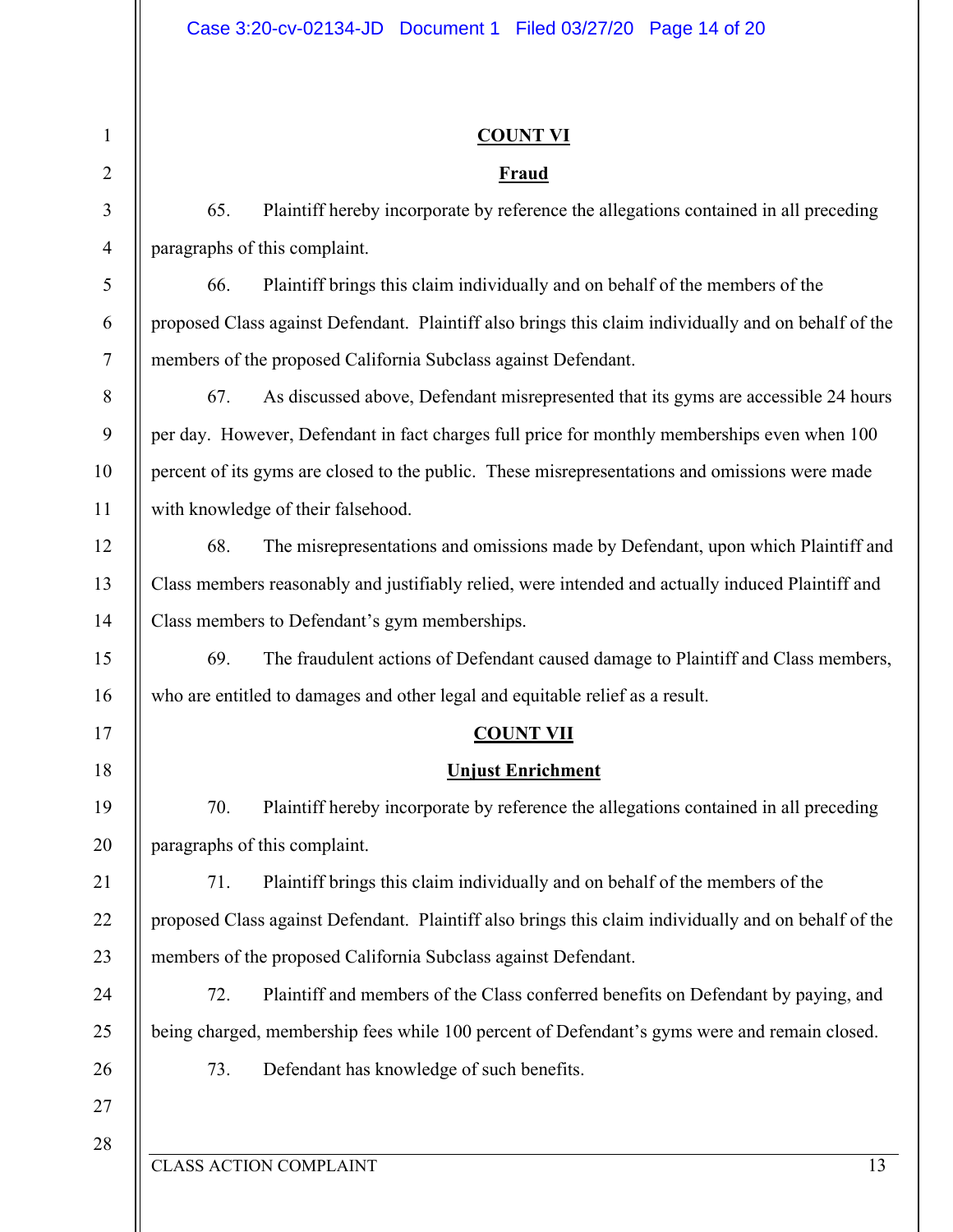74. Defendant has been unjustly enriched in retaining the revenues derived from Plaintiff and Class members' membership fees. Retention of those moneys under these circumstances is unjust and inequitable because Defendant is charging its customers full price while 100 percent of its gyms remain closed. These misrepresentations and charges caused injuries to Plaintiff and members of the Class because they would not have paid Defendant's membership fees had the true facts been known. 75. Because Defendant's retention of the non-gratuitous benefits conferred on it by

Plaintiff and members of the Class is unjust and inequitable, Defendant must pay restitution to Plaintiff and members of the Class for their unjust enrichment, as ordered by the Court.

#### **COUNT VIII**

#### **Money Had and Received**

76. Plaintiff hereby incorporate by reference the allegations contained in all preceding paragraphs of this complaint.

77. Plaintiff brings this claim individually and on behalf of the members of the proposed Class against Defendant. Plaintiff also brings this claim individually and on behalf of the members of the proposed California Subclass against Defendant.

78. Defendant received money in the form of membership fees that was intended to be used for the benefit of Plaintiff and the Class, those membership fees were not used for the benefit of Plaintiff and the Class, and Defendant has not given back or refunded the wrongfully obtained money and membership fees to Plaintiff and the Class.

79. Defendant obtained roughly money in the form of membership fees that was intended to be used to provide gym access to Plaintiff and the Class. However, Defendant has retained all of the membership fees while 100 percent of its gyms were and remain closed.

#### CLASS ACTION COMPLAINT 14

1

2

3

4

5

6

7

8

9

10

11

12

13

14

15

16

17

18

19

20

21

22

23

24

25

26

27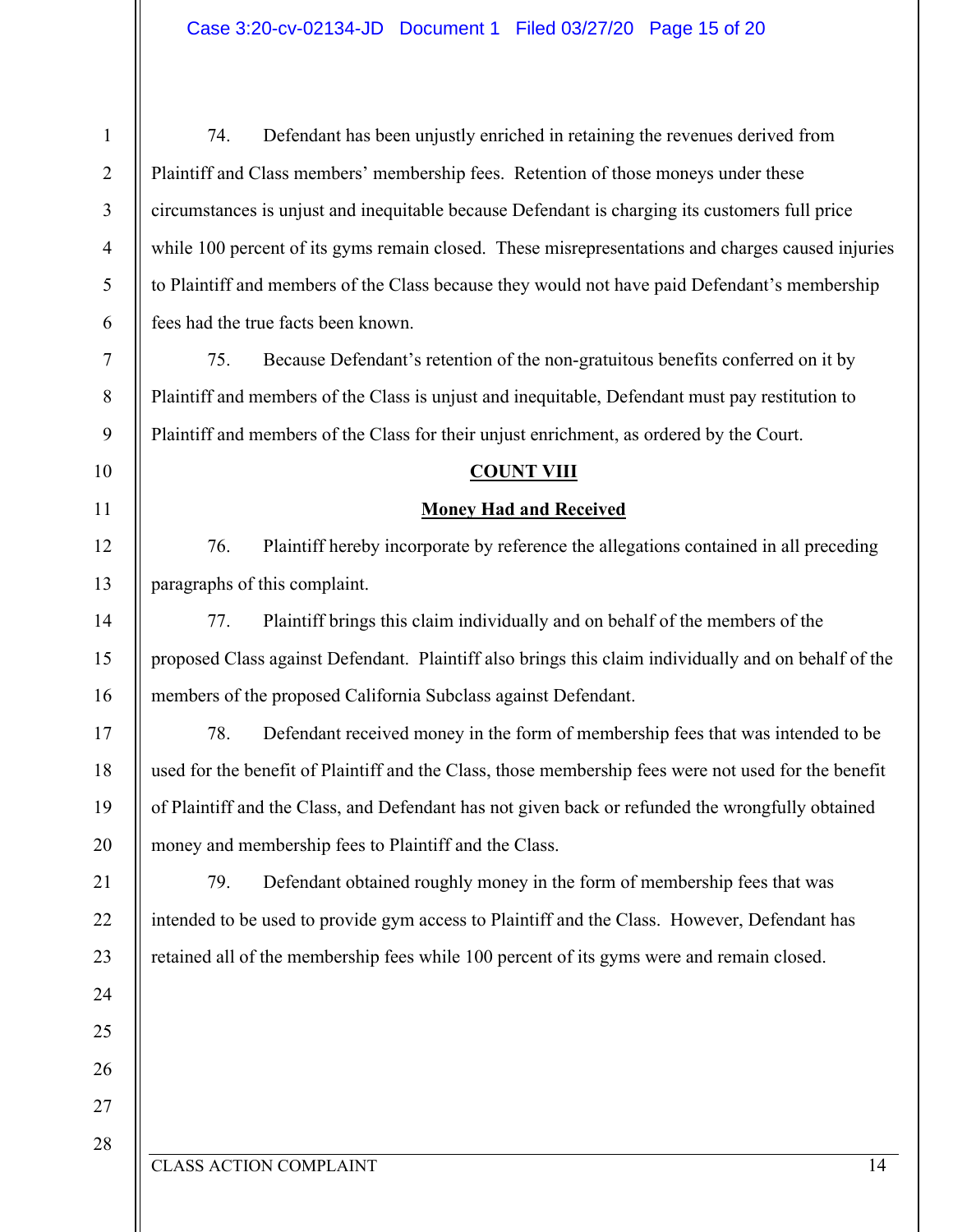### **COUNT IX**

### **Conversion**

80. Plaintiff hereby incorporate by reference the allegations contained in all preceding paragraphs of this complaint.

81. Plaintiff brings this claim individually and on behalf of the members of the proposed Class against Defendant. Plaintiff also brings this claim individually and on behalf of the members of the proposed California Subclass against Defendant.

82. Plaintiff and members of the Class had a right to retain their membership fees while all of Defendant's gyms were and remain closed; Defendant intentionally charged Plaintiff's and Class members' debit and credit cards in the full amount of the monthly membership fees while Defendant's gyms were closed; Plaintiff and Class members did not consent to Defendant's charging of their debit and credit cards while Defendant's gyms are closed; Plaintiff and Class members were harmed through Defendant's charging of their debit and credit cards; Defendant's conduct was a substantial factor in causing Plaintiff and Class members' harm.

#### **COUNT X**

## **Breach of Contract**

83. Plaintiff hereby incorporate by reference the allegations contained in all preceding paragraphs of this complaint.

84. Plaintiff brings this claim individually and on behalf of the members of the proposed Class against Defendant. Plaintiff also brings this claim individually and on behalf of the members of the proposed California Subclass against Defendant.

85. Defendant entered into contracts with Plaintiff and Class members to provide access to gym facilities in exchange for the payment of membership fees. Defendant has breached these contracts by continuing to charge Plaintiff and Class members' debit and credit cards while 100 percent of its gyms remain closed. Plaintiff and Class members have suffered an injury through the payment of membership fees while not having access to Defendant's gyms.

27 28

1

2

3

4

5

6

7

8

9

10

11

12

13

14

15

16

17

18

19

20

21

22

23

24

25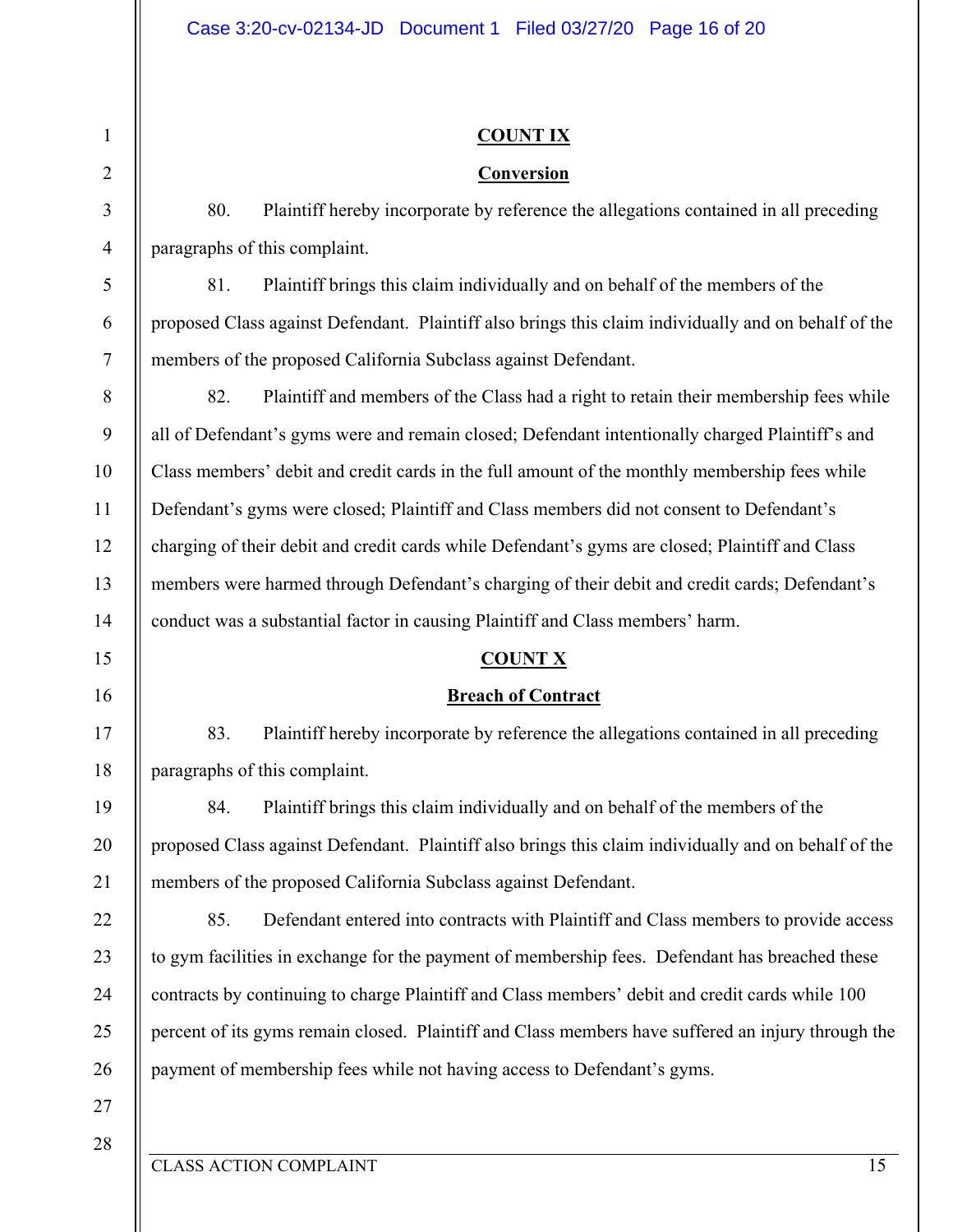# **COUNT XI**

# **Violation of California's Health Studio Services Contract Law Civil Code §§ 1812.80,** *et seq***.**

86. Plaintiff hereby incorporate by reference the allegations contained in all preceding paragraphs of this complaint.

87. Plaintiff brings this claim individually and on behalf of the members of the proposed Class against Defendant. Plaintiff also brings this claim individually and on behalf of the members of the proposed California Subclass against Defendant.

88. Under Cal. Civ. Code § 1821.92, any contract for heath studio services entered into in reliance upon any willful and false, fraudulent, or misleading information, representation, notice or advertisement of the seller shall be void and unenforceable. Here, Plaintiff and Class members signed up for Defendant's gym membership based on Defendant's false and misleading representation that they would have access to Defendant's gyms 24 hours per day, when, in fact, Defendant unilaterally charged them the full cost of membership while 100 percent of its gyms were closed. Accordingly, the membership contracts are void and Defendant must refund all of the memberships charged while its gyms were and remain closed.

89. Further, Cal. Civ. Code § 1812.85 requires that "[e]very contract for health studio services shall provide that performance of the agreed-upon services will begin within six months after the date the contract is entered into. The consumer may cancel the contract and receive a pro rata refund if the health studio fails to provide the specific facilities advertised or offered in writing by the time indicated." Here, Defendant advertises that its gyms are open and accessible 24 hours per day, when, in fact, it charges customers full price of monthly members when 100 percent of its gyms are closed. Accordingly, Plaintiff and Class members are entitled to refunds for all fees paid while Defendant's gyms were and remain closed.

26 27

1

2

3

4

5

6

7

8

9

10

11

12

13

14

15

16

17

18

19

20

21

22

23

24

25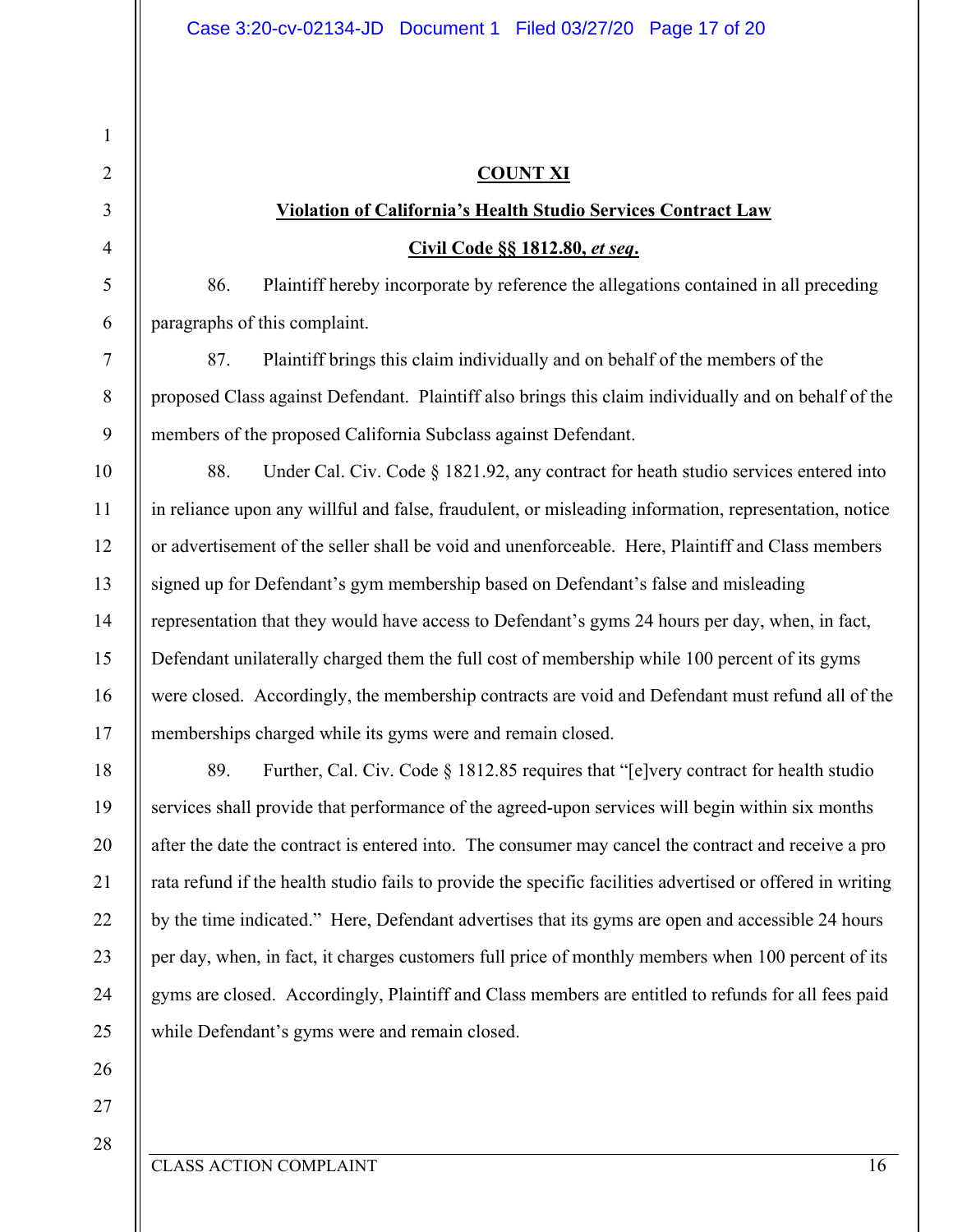# 1

# **PRAYER FOR RELIEF**

| $\overline{2}$   | WHEREFORE, Plaintiff, individually and on behalf of all others similarly situated, seeks  |  |  |  |
|------------------|-------------------------------------------------------------------------------------------|--|--|--|
| $\mathfrak{Z}$   | judgment against Defendant, as follows:                                                   |  |  |  |
| $\overline{4}$   | a) For an order certifying the Class under Rule 23 of the Federal Rules of Civil          |  |  |  |
| 5                | Procedure and naming Plaintiff as representative of the Class and Plaintiff's             |  |  |  |
| 6                | attorneys as Class Counsel to represent the Class members;                                |  |  |  |
| $\overline{7}$   | b) For an order certifying the California Subclass under Rule 23 of the Federal Rules     |  |  |  |
| $8\phantom{1}$   | of Civil Procedure and naming Plaintiff as representative of the California Subclass      |  |  |  |
| $\boldsymbol{9}$ | and Plaintiff's attorneys as Class Counsel to represent the California Subclass           |  |  |  |
| 10               | members;                                                                                  |  |  |  |
| 11               | c) For an order declaring that Defendant's conduct violates the statutes and laws         |  |  |  |
| 12               | referenced herein;                                                                        |  |  |  |
| 13               | d) For an order finding in favor of Plaintiff, the Class, and the California Subclass, on |  |  |  |
| 14               | all counts asserted herein;                                                               |  |  |  |
| 15               | For compensatory and punitive damages in amounts to be determined by the Court<br>e)      |  |  |  |
| 16               | and/or jury;                                                                              |  |  |  |
| 17               | For prejudgment interest on all amounts awarded;<br>f)                                    |  |  |  |
| 18               | For an order of restitution and all other forms of equitable monetary relief;<br>g)       |  |  |  |
| 19               | For injunctive relief as pleaded or as the Court may deem proper; and<br>h)               |  |  |  |
| 20               | i) For an order awarding Plaintiff and the Class their reasonable attorneys' fees and     |  |  |  |
| 21               | expenses and costs of suit.                                                               |  |  |  |
| 22               | <b>DEMAND FOR TRIAL BY JURY</b>                                                           |  |  |  |
| 23               | Plaintiff demands a trial by jury of all issues so triable.                               |  |  |  |
| 24               | Dated: March 27, 2020<br>Respectfully submitted,                                          |  |  |  |
| 25               | <b>BURSOR &amp; FISHER, P.A.</b>                                                          |  |  |  |
| 26               | By: /s/ Yeremey Krivoshey                                                                 |  |  |  |
| 27               | Yeremey Krivoshey                                                                         |  |  |  |
| 28               | <b>CLASS ACTION COMPLAINT</b><br>17                                                       |  |  |  |
|                  |                                                                                           |  |  |  |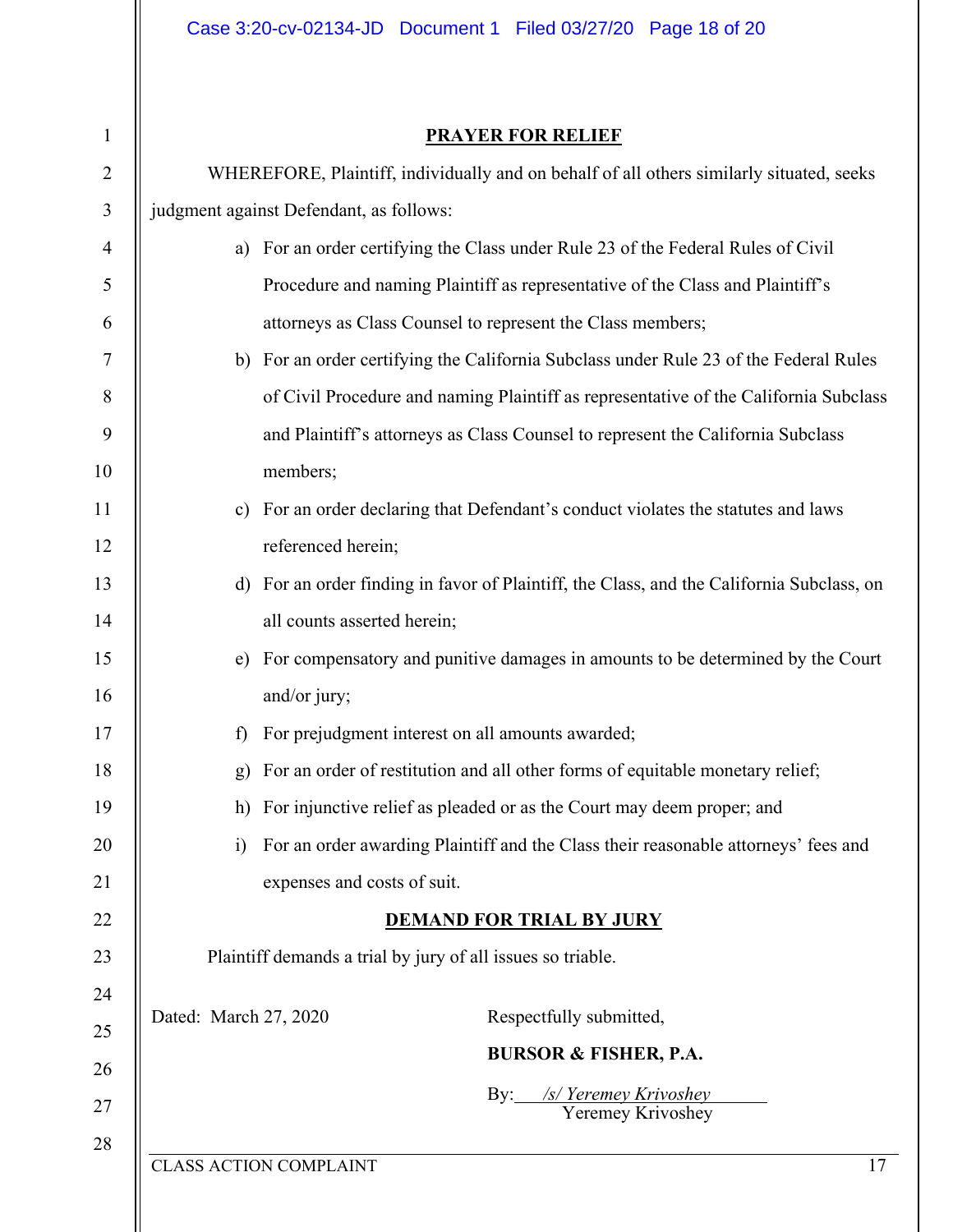|                | Case 3:20-cv-02134-JD  Document 1  Filed 03/27/20  Page 19 of 20                                                 |
|----------------|------------------------------------------------------------------------------------------------------------------|
|                |                                                                                                                  |
| $\mathbf{1}$   | L. Timothy Fisher (State Bar No. 191626)                                                                         |
| $\overline{2}$ | Yeremey Krivoshey (State Bar No. 295032)<br>1990 North California Boulevard, Suite 940<br>Walnut Creek, CA 94596 |
| 3              | Telephone: (925) 300-4455<br>Facsimile: (925) 407-2700<br>E-Mail: ltfisher@bursor.com                            |
| $\overline{4}$ | ykrivoshey@bursor.com                                                                                            |
| 5              | <b>BURSOR &amp; FISHER, P.A.</b>                                                                                 |
| 6              | Scott A. Bursor (State Bar No. 276006)<br>2665 S. Bayshore Dr., Suite 220                                        |
| $\overline{7}$ | Miami, FL 33133<br>Telephone: (305) 330-5512<br>Facsimile: (305) 676-9006                                        |
| $8\,$          | E-Mail: scott@bursor.com                                                                                         |
| 9              | Attorneys for Plaintiff                                                                                          |
| 10             |                                                                                                                  |
| 11             |                                                                                                                  |
| 12             |                                                                                                                  |
| 13             |                                                                                                                  |
| 14             |                                                                                                                  |
| 15             |                                                                                                                  |
| 16             |                                                                                                                  |
| 17             |                                                                                                                  |
| 18<br>19       |                                                                                                                  |
| 20             |                                                                                                                  |
| 21             |                                                                                                                  |
| 22             |                                                                                                                  |
| 23             |                                                                                                                  |
| 24             |                                                                                                                  |
| 25             |                                                                                                                  |
| $26\,$         |                                                                                                                  |
| 27             |                                                                                                                  |
| $28\,$         |                                                                                                                  |
|                | 18<br><b>CLASS ACTION COMPLAINT</b>                                                                              |
|                |                                                                                                                  |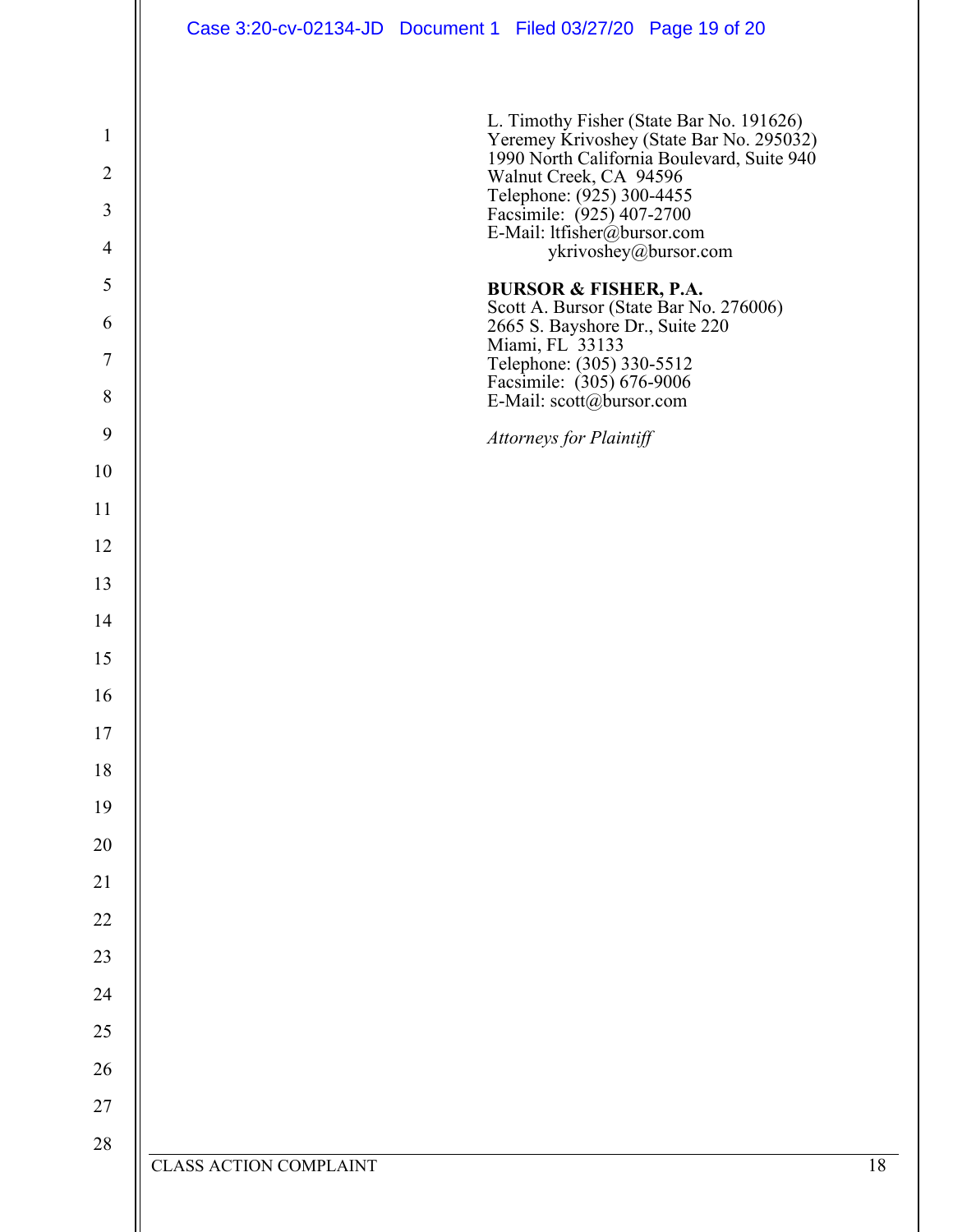# **CLRA Venue Declaration Pursuant to California Civil Code Section 1780(d)**

I, Brenda Labib, declare as follows:

1. I am a plaintiff in this action. I have personal knowledge of the facts stated herein and, if called as a witness, I could and would testify competently thereto.

2. The complaint filed in this action is filed in the proper place because Defendant 24 Hour Fitness USA, Inc. is a California company, is headquartered in this District, and operates 24 Hour Fitness gyms, including the gym I went to, in this District. Further, I paid and was charged membership fees by Defendant in this District.

I declare under the penalty of perjury under the laws of the State of California that the foregoing is true and correct, executed on March 27, 2020 in Concord, CA.

 $\overline{\phantom{a}}$ 

Brenda Labib